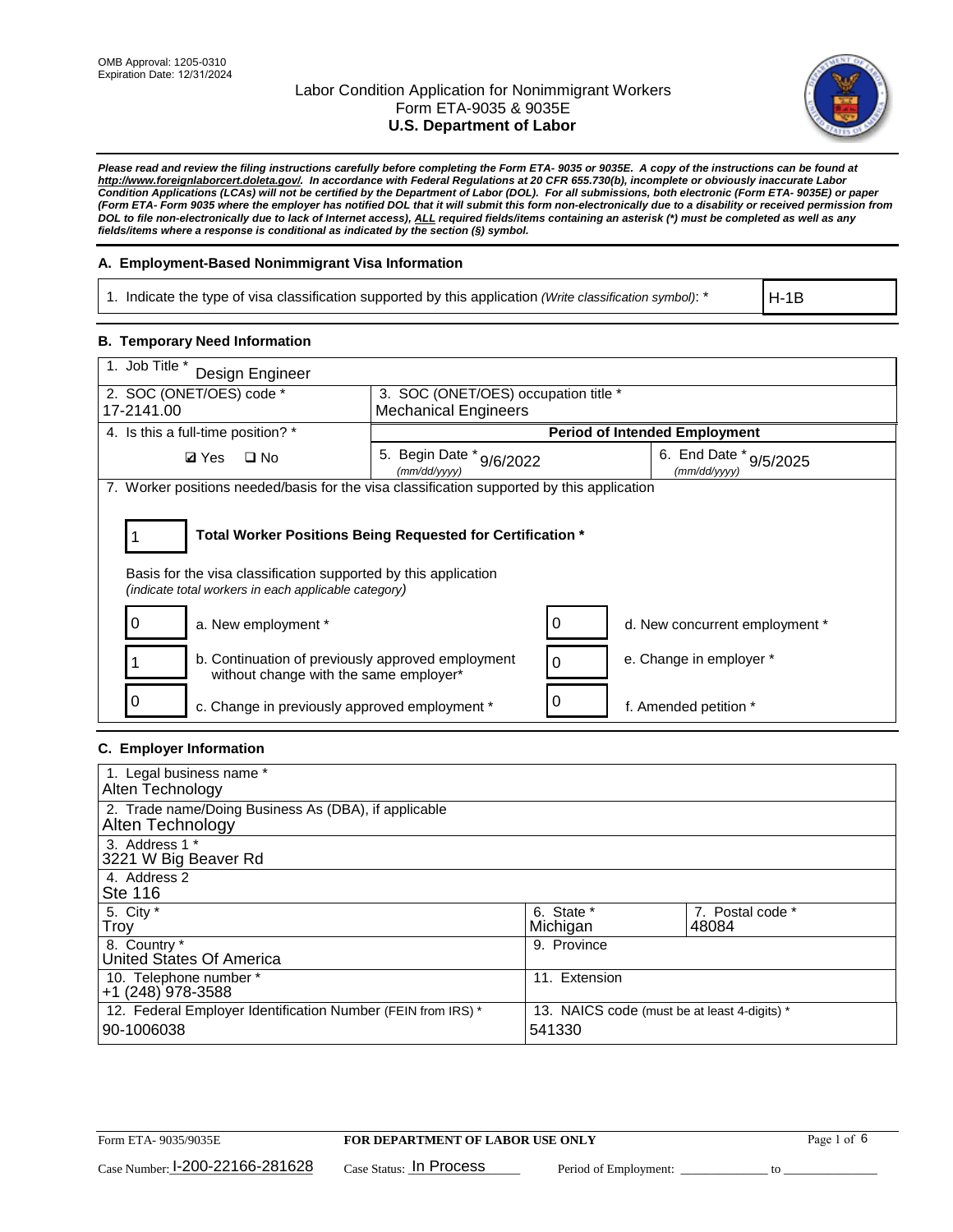

## **D. Employer Point of Contact Information**

**Important Note**: The information contained in this Section must be that of an employee of the employer who is authorized to act on behalf of the employer in labor certification matters. The information in this Section must be different from the agent or attorney information listed in Section E, unless the attorney is an employee of the employer.

| 1. Contact's last (family) name *                         | 2. First (given) name * |                           | 3. Middle name(s)         |
|-----------------------------------------------------------|-------------------------|---------------------------|---------------------------|
| Potluri                                                   | Rambabu                 |                           |                           |
| 4. Contact's job title *<br><b>Immigration Specialist</b> |                         |                           |                           |
| 5. Address 1 *<br>3221 W Big Beaver Rd                    |                         |                           |                           |
| 6. Address 2<br>Ste 116                                   |                         |                           |                           |
| 7. City $*$<br>Troy                                       |                         | 8. State *<br>Michigan    | 9. Postal code *<br>48084 |
| 10. Country *<br>United States Of America                 |                         | 11. Province              |                           |
| 12. Telephone number *                                    | Extension<br>13.        | 14. E-Mail address        |                           |
| +1 (248) 519-4506                                         |                         | rambabu.potluri@alten.com |                           |

# **E. Attorney or Agent Information (If applicable)**

**Important Note**: The employer authorizes the attorney or agent identified in this section to act on its behalf in connection with the filing of this application.

| 1. Is the employer represented by an attorney or agent in the filing of this application? *<br>If "Yes," complete the remainder of Section E below. |                                                     |                            |                               |                              |  | <b>Ø</b> Yes                                         | $\Box$ No |
|-----------------------------------------------------------------------------------------------------------------------------------------------------|-----------------------------------------------------|----------------------------|-------------------------------|------------------------------|--|------------------------------------------------------|-----------|
| 2. Attorney or Agent's last (family) name §                                                                                                         |                                                     | 3. First (given) name $\S$ |                               |                              |  | 4. Middle name(s)                                    |           |
| Swick                                                                                                                                               | Jeremy                                              |                            |                               |                              |  |                                                      |           |
| 5. Address 1 §<br>3221 W Big Beaver Rd                                                                                                              |                                                     |                            |                               |                              |  |                                                      |           |
| 6. Address 2<br><b>Ste 116</b>                                                                                                                      |                                                     |                            |                               |                              |  |                                                      |           |
| 7. City §<br>Troy                                                                                                                                   | 8. State §<br>9. Postal code §<br>Michigan<br>48084 |                            |                               |                              |  |                                                      |           |
| 11. Province<br>10. Country §<br>United States Of America                                                                                           |                                                     |                            |                               |                              |  |                                                      |           |
| 12. Telephone number §                                                                                                                              | 13. Extension                                       |                            |                               | 14. E-Mail address           |  |                                                      |           |
| +1 (248) 978-3588                                                                                                                                   |                                                     |                            |                               | jeremy.swick@alten.com       |  |                                                      |           |
| 15. Law firm/Business name §                                                                                                                        |                                                     |                            |                               | 16. Law firm/Business FEIN § |  |                                                      |           |
| Alten Technology USA, Inc.                                                                                                                          |                                                     |                            |                               | 90-1006038                   |  |                                                      |           |
| 17. State Bar number (only if attorney) §                                                                                                           |                                                     |                            |                               |                              |  | 18. State of highest court where attorney is in good |           |
| P73431<br>Michigan                                                                                                                                  |                                                     |                            | standing (only if attorney) § |                              |  |                                                      |           |
| 19. Name of the highest State court where attorney is in good standing (only if attorney) §                                                         |                                                     |                            |                               |                              |  |                                                      |           |
| Circuit Court                                                                                                                                       |                                                     |                            |                               |                              |  |                                                      |           |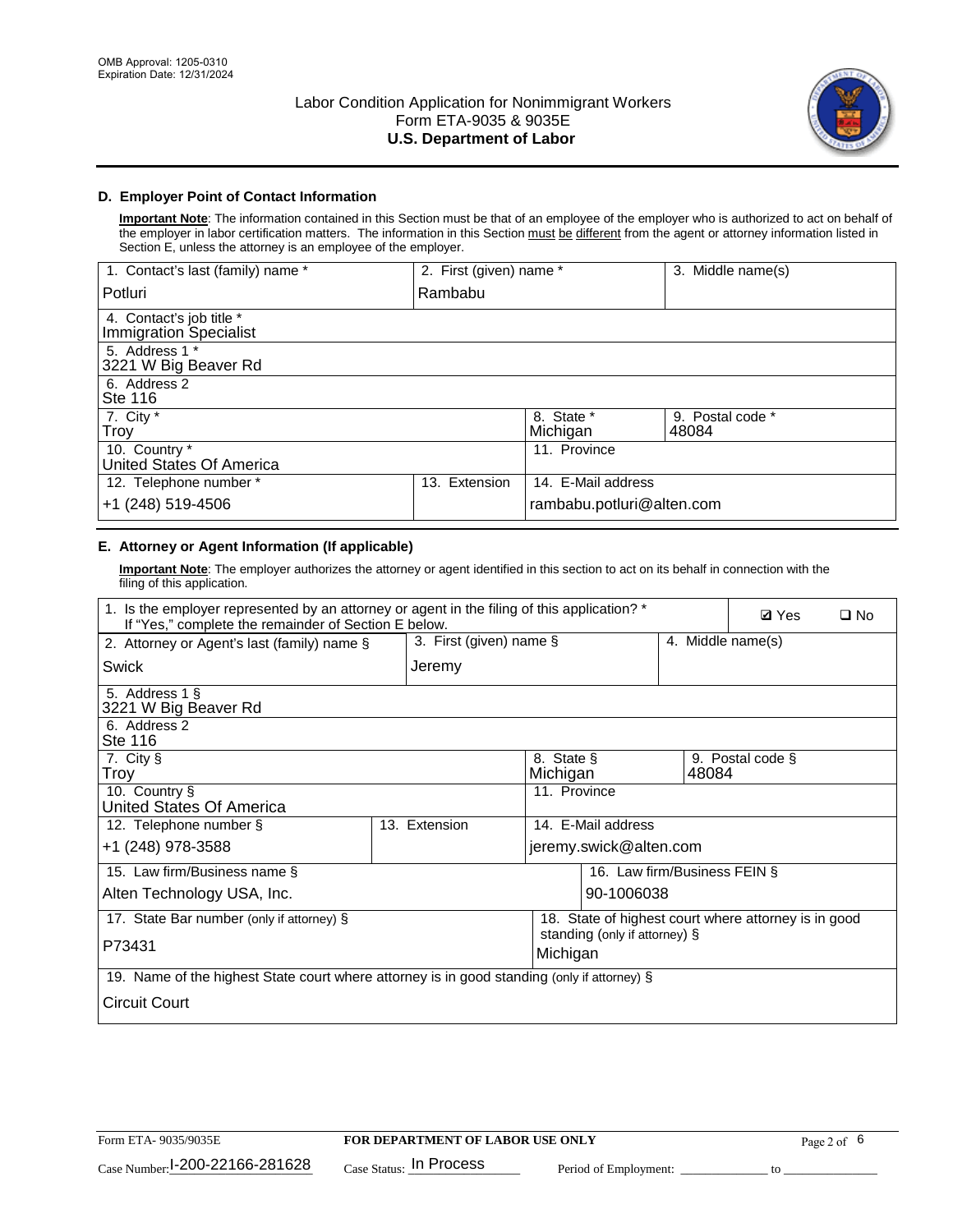

#### **F. Employment and Wage Information**

**Important Note**: The employer must define the intended place(s) of employment with as much geographic specificity as possible. Each intended place(s) of employment listed below must be the worksite or physical location where the work will actually be performed and cannot be a P.O. Box. The employer must identify all intended places of employment, including those of short duration, on the LCA. 20 CFR 655.730(c)(5). If the employer is submitting this form non-electronically and the work is expected to be performed in more than one location, an attachment must be submitted in order to complete this section. An employer has the option to use either a single Form ETA-9035/9035E or multiple forms to disclose all intended places of employment. If the employer has more than ten (10) intended places of employment at the time of filing this application, the employer must file as many additional LCAs as are necessary to list all intended places of employment. See the form instructions for further information about identifying all intended places of employment.

#### a.*Place of Employment Information* 1

|                                                                              | 1. Enter the estimated number of workers that will perform work at this place of employment under<br>the LCA.*                 |  | 1                                        |                          |              |              |
|------------------------------------------------------------------------------|--------------------------------------------------------------------------------------------------------------------------------|--|------------------------------------------|--------------------------|--------------|--------------|
|                                                                              | 2. Indicate whether the worker(s) subject to this LCA will be placed with a secondary entity at this<br>place of employment. * |  |                                          |                          | <b>Ø</b> Yes | $\square$ No |
|                                                                              | 3. If "Yes" to question 2, provide the legal business name of the secondary entity. §                                          |  |                                          |                          |              |              |
|                                                                              | Honda R&D Americas Inc                                                                                                         |  |                                          |                          |              |              |
|                                                                              | 4. Address 1 *<br>21001 State Route 739                                                                                        |  |                                          |                          |              |              |
|                                                                              | 5. Address 2                                                                                                                   |  |                                          |                          |              |              |
|                                                                              | 6. City $*$<br>7. County *<br>Union<br>Raymond                                                                                 |  |                                          |                          |              |              |
| 8. State/District/Territory *<br>9. Postal code *<br>43067<br>Ohio           |                                                                                                                                |  |                                          |                          |              |              |
| 10. Wage Rate Paid to Nonimmigrant Workers *<br>10a. Per: (Choose only one)* |                                                                                                                                |  |                                          |                          |              |              |
|                                                                              | □ Hour □ Week □ Bi-Weekly □ Month ☑ Year<br>From $\frac{1}{3}$ 74256 00 To: $\frac{1}{3}$<br>85000 00                          |  |                                          |                          |              |              |
|                                                                              | 11. Prevailing Wage Rate *                                                                                                     |  | 11a. Per: (Choose only one)*             |                          |              |              |
|                                                                              | 74256 00<br>$\mathcal{S}$                                                                                                      |  | □ Hour □ Week □ Bi-Weekly □ Month □ Year |                          |              |              |
|                                                                              | Questions 12-14. Identify the source used for the prevailing wage (PW) (check and fully complete only one): *                  |  |                                          |                          |              |              |
| 12.                                                                          | A Prevailing Wage Determination (PWD) issued by the Department of Labor                                                        |  |                                          | a. PWD tracking number § |              |              |
| 13.<br>$\blacktriangledown$                                                  | A PW obtained independently from the Occupational Employment Statistics (OES) Program                                          |  |                                          |                          |              |              |
|                                                                              | a. Wage Level (check one): §                                                                                                   |  |                                          | b. Source Year §         |              |              |
|                                                                              | ☑ ॥<br>□⊪<br>$\Box$ IV<br>$\Box$ N/A<br>l 11                                                                                   |  |                                          | 7/1/2021 - 6/30/2022     |              |              |
| 14.                                                                          | A PW obtained using another legitimate source (other than OES) or an independent authoritative source                          |  |                                          |                          |              |              |
|                                                                              | a. Source Type (check one): §<br>$\Box$ CBA<br>$\Box$ DBA<br>$\square$ SCA<br>$\Box$ Other/ PW Survey                          |  |                                          | b. Source Year §         |              |              |
|                                                                              | c. If responded "Other/ PW Survey" in question 14.a, enter the name of the survey producer or publisher §                      |  |                                          |                          |              |              |
|                                                                              | d. If responded "Other/ PW Survey" in question 14.a, enter the title or name of the PW survey §                                |  |                                          |                          |              |              |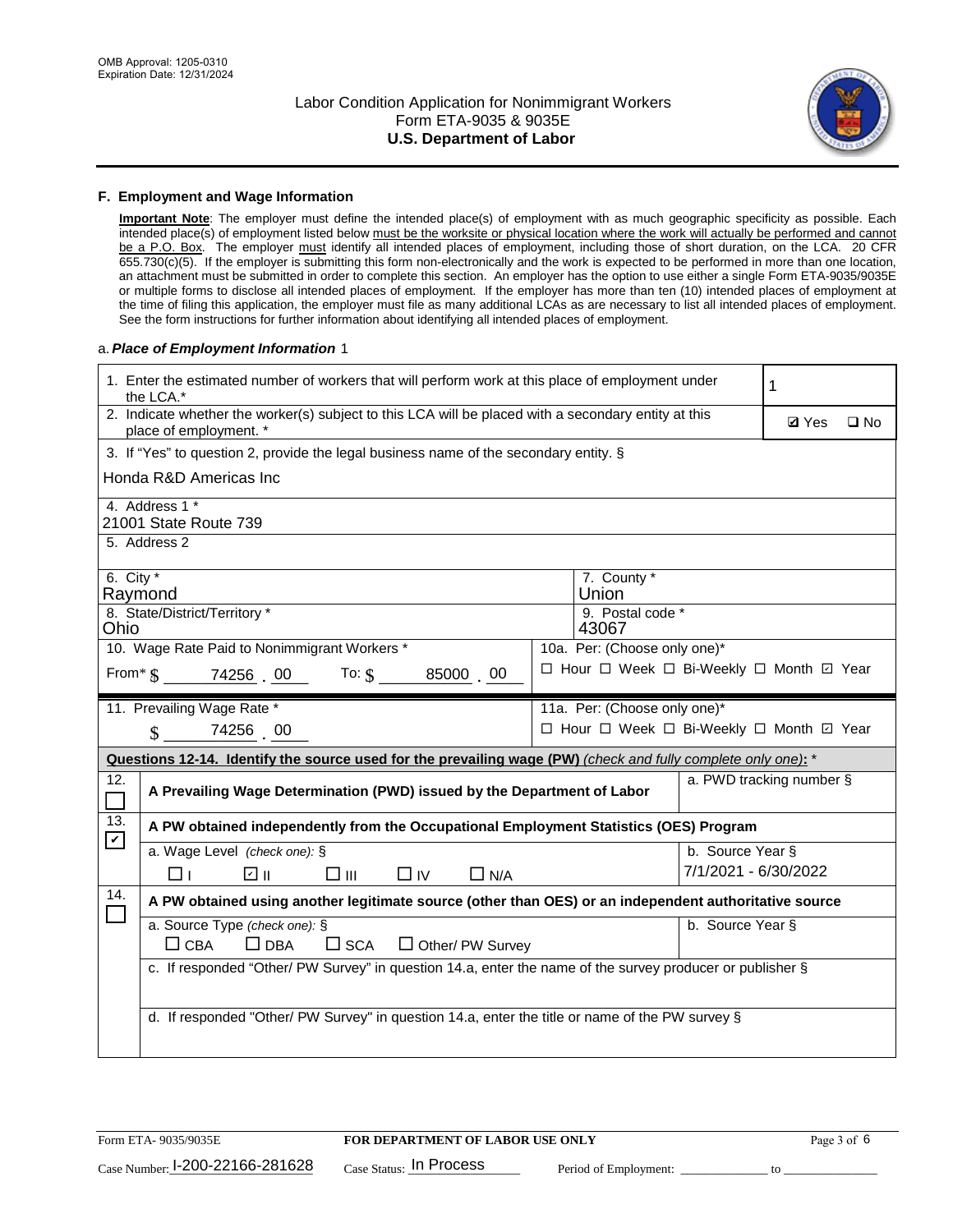

## **G. Employer Labor Condition Statements**

! *Important Note:* In order for your application to be processed, you MUST read Section G of the Form ETA-9035CP - General Instructions for the 9035 & 9035E under the heading "Employer Labor Condition Statements" and agree to all four (4) labor condition statements summarized below:

- (1) **Wages:** The employer shall pay nonimmigrant workers at least the prevailing wage or the employer's actual wage, whichever is higher, and pay for non-productive time. The employer shall offer nonimmigrant workers benefits and eligibility for benefits provided as compensation for services on the same basis as the employer offers to U.S. workers. The employer shall not make deductions to recoup a business expense(s) of the employer including attorney fees and other costs connected to the performance of H-1B, H-1B1, or E-3 program functions which are required to be performed by the employer. This includes expenses related to the preparation and filing of this LCA and related visa petition information. 20 CFR 655.731;
- (2) **Working Conditions:** The employer shall provide working conditions for nonimmigrants which will not adversely affect the working conditions of workers similarly employed. The employer's obligation regarding working conditions shall extend for the duration of the validity period of the certified LCA or the period during which the worker(s) working pursuant to this LCA is employed by the employer, whichever is longer. 20 CFR 655.732;
- (3) **Strike, Lockout, or Work Stoppage:** At the time of filing this LCA, the employer is not involved in a strike, lockout, or work stoppage in the course of a labor dispute in the occupational classification in the area(s) of intended employment. The employer will notify the Department of Labor within 3 days of the occurrence of a strike or lockout in the occupation, and in that event the LCA will not be used to support a petition filing with the U.S. Citizenship and Immigration Services (USCIS) until the DOL Employment and Training Administration (ETA) determines that the strike or lockout has ended. 20 CFR 655.733; and
- (4) **Notice:** Notice of the LCA filing was provided no more than 30 days before the filing of this LCA or will be provided on the day this LCA is filed to the bargaining representative in the occupation and area of intended employment, or if there is no bargaining representative, to workers in the occupation at the place(s) of employment either by electronic or physical posting. This notice was or will be posted for a total period of 10 days, except that if employees are provided individual direct notice by e-mail, notification need only be given once. A copy of the notice documentation will be maintained in the employer's public access file. A copy of this LCA will be provided to each nonimmigrant worker employed pursuant to the LCA. The employer shall, no later than the date the worker(s) report to work at the place(s) of employment, provide a signed copy of the certified LCA to the worker(s) working pursuant to this LCA. 20 CFR 655.734.

1. **I have read and agree to** Labor Condition Statements 1, 2, 3, and 4 above and as fully explained in Section G of the Form ETA-9035CP – General Instructions for the 9035 & 9035E and the Department's regulations at 20 CFR 655 Subpart H. \*

**Ø**Yes ロNo

### **H. Additional Employer Labor Condition Statements –H-1B Employers ONLY**

!**Important Note***:* In order for your H-1B application to be processed, you MUST read Section H – Subsection 1 of the Form ETA 9035CP – General Instructions for the 9035 & 9035E under the heading "Additional Employer Labor Condition Statements" and answer the questions below.

#### *a. Subsection 1*

| 1. At the time of filing this LCA, is the employer H-1B dependent? §                                                                                                                                                                                            | ⊡ Yes      | $\square$ No |              |  |
|-----------------------------------------------------------------------------------------------------------------------------------------------------------------------------------------------------------------------------------------------------------------|------------|--------------|--------------|--|
| 2. At the time of filing this LCA, is the employer a willful violator? $\S$                                                                                                                                                                                     |            | $\Box$ Yes   | ⊡ No         |  |
| 3. If "Yes" is marked in questions H.1 and/or H.2, you must answer "Yes" or "No" regarding<br>whether the employer will use this application ONLY to support H-1B petitions or extensions of<br>status for exempt H-1B nonimmigrant workers? §                  |            |              | $\Box$ No    |  |
| 4. If "Yes" is marked in question H.3, identify the statutory basis for the<br>■ \$60,000 or higher annual wage<br>exemption of the H-1B nonimmigrant workers associated with this<br>□ Master's Degree or higher in related specialty<br>$\Box$ Both<br>LCA. § |            |              |              |  |
| H-1B Dependent or Willful Violator Employers -Master's Degree or Higher Exemptions ONLY                                                                                                                                                                         |            |              |              |  |
| 5. Indicate whether a completed Appendix A is attached to this LCA covering any H-1B<br>nonimmigrant worker for whom the statutory exemption will be based <b>ONLY</b> on attainment of a<br>Master's Degree or higher in related specialty. §                  | $\Box$ Yes | ⊡ No         | <b>Q</b> N/A |  |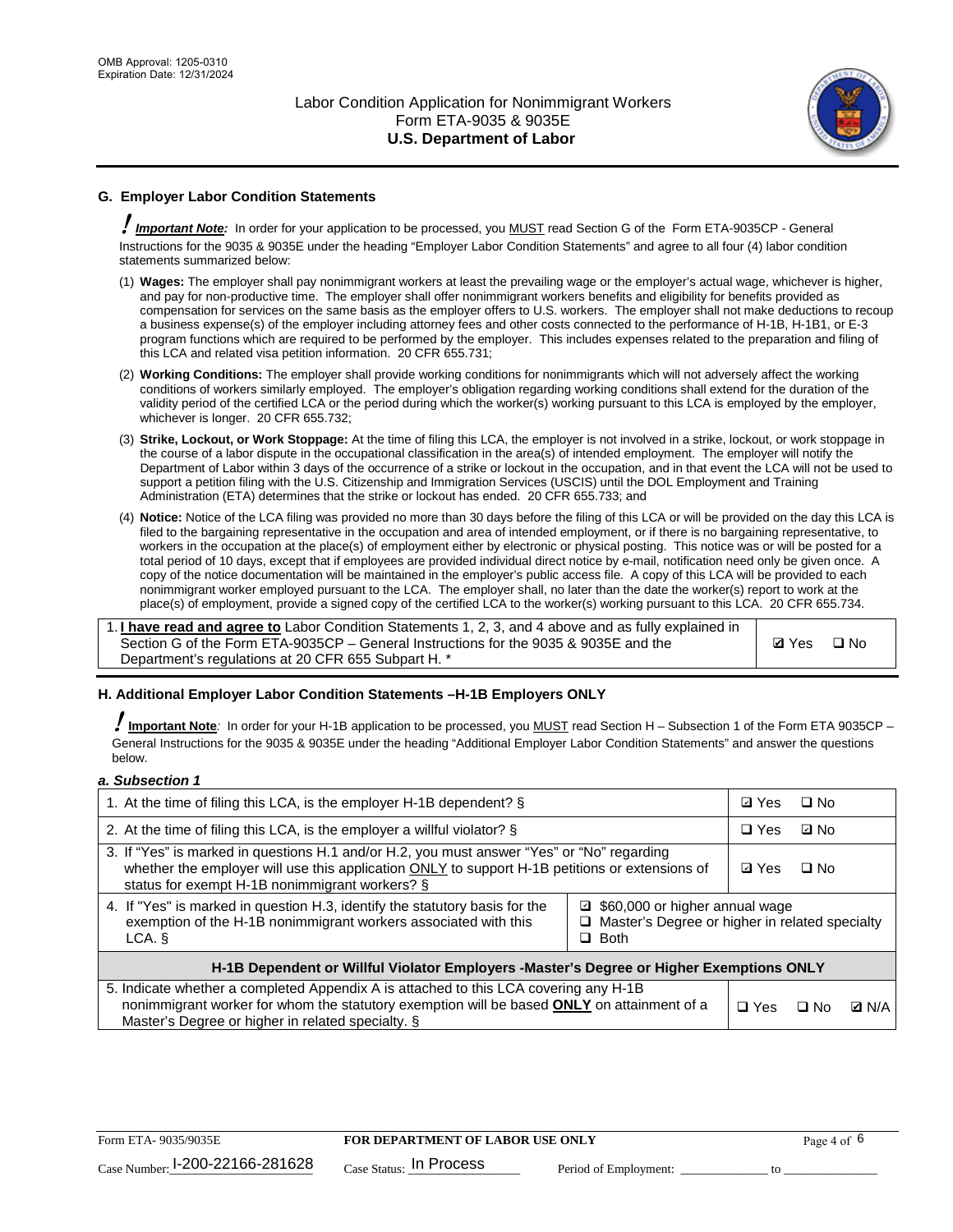

**If you marked "Yes" to questions H.a.1 (H-1B dependent) and/or H.a.2 (H-1B willful violator) and "No" to question H.a.3 (exempt H-1B nonimmigrant workers), you MUST read Section H – Subsection 2 of the Form ETA 9035CP – General Instructions for the 9035 & 9035E under the heading "Additional Employer Labor Condition Statements" and indicate your agreement to all three (3) additional statements summarized below.**

#### *b. Subsection 2*

- A. **Displacement:** An H-1B dependent or willful violator employer is prohibited from displacing a U.S. worker in its own workforce within the period beginning 90 days before and ending 90 days after the date of filing of the visa petition. 20 CFR 655.738(c);
- B. **Secondary Displacement:** An H-1B dependent or willful violator employer is prohibited from placing an H-1B nonimmigrant worker(s) with another/secondary employer where there are indicia of an employment relationship between the nonimmigrant worker(s) and that other/secondary employer (thus possibly affecting the jobs of U.S. workers employed by that other employer), unless and until the employer subject to this LCA makes the inquiries and/or receives the information set forth in 20 CFR 655.738(d)(5) concerning that other/secondary employer's displacement of similarly employed U.S. workers in its workforce within the period beginning 90 days before and ending 90 days after the date of such placement. 20 CFR 655.738(d). Even if the required inquiry of the secondary employer is made, the H-1B dependent or willful violator employer will be subject to a finding of a violation of the secondary displacement prohibition if the secondary employer, in fact, displaces any U.S. worker(s) during the applicable time period; and
- C. **Recruitment and Hiring:** Prior to filing this LCA or any petition or request for extension of status for nonimmigrant worker(s) supported by this LCA, the H-1B dependent or willful violator employer must take good faith steps to recruit U.S. workers for the job(s) using procedures that meet industry-wide standards and offer compensation that is at least as great as the required wage to be paid to the nonimmigrant worker(s) pursuant to 20 CFR 655.731(a). The employer must offer the job(s) to any U.S. worker who applies and is equally or better qualified for the job than the nonimmigrant worker. 20 CFR 655.739.

| 6. I have read and agree to Additional Employer Labor Condition Statements A, B, and C above and |       |           |
|--------------------------------------------------------------------------------------------------|-------|-----------|
| as fully explained in Section H – Subsections 1 and 2 of the Form ETA 9035CP – General           | □ Yes | $\Box$ No |
| Instructions for the 9035 & 9035E and the Department's regulations at 20 CFR 655 Subpart H. §    |       |           |

### **I. Public Disclosure Information**

! **Important Note***:* You must select one or both of the options listed in this Section.

|  | 1. Public disclosure information in the United States will be kept at: * |  |  |  |
|--|--------------------------------------------------------------------------|--|--|--|
|  |                                                                          |  |  |  |

**sqrt** Employer's principal place of business □ Place of employment

### **J. Notice of Obligations**

A. Upon receipt of the certified LCA, the employer must take the following actions:

- o Print and sign a hard copy of the LCA if filing electronically (20 CFR 655.730(c)(3));<br>
Maintain the original signed and certified LCA in the employer's files (20 CFR 655.7
- Maintain the original signed and certified LCA in the employer's files (20 CFR 655.705(c)(2); 20 CFR 655.730(c)(3); and 20 CFR 655.760); and
- o Make a copy of the LCA, as well as necessary supporting documentation required by the Department of Labor regulations, available for public examination in a public access file at the employer's principal place of business in the U.S. or at the place of employment within one working day after the date on which the LCA is filed with the Department of Labor (20 CFR 655.705(c)(2) and 20 CFR 655.760).
- B. The employer must develop sufficient documentation to meet its burden of proof with respect to the validity of the statements made in its LCA and the accuracy of information provided, in the event that such statement or information is challenged (20 CFR 655.705(c)(5) and 20 CFR 655.700(d)(4)(iv)).
- C. The employer must make this LCA, supporting documentation, and other records available to officials of the Department of Labor upon request during any investigation under the Immigration and Nationality Act (20 CFR 655.760 and 20 CFR Subpart I).

*I declare under penalty of perjury that I have read and reviewed this application and that to the best of my knowledge, the*  information contained therein is true and accurate. I understand that to knowingly furnish materially false information in the *preparation of this form and any supplement thereto or to aid, abet, or counsel another to do so is a federal offense punishable by fines, imprisonment, or both (18 U.S.C. 2, 1001,1546,1621).*

| 1. Last (family) name of hiring or designated official *   2. First (given) name of hiring or designated official *   3. Middle initial § |                  |         |
|-------------------------------------------------------------------------------------------------------------------------------------------|------------------|---------|
| Swick                                                                                                                                     | l Jeremv         | $- - -$ |
| 4. Hiring or designated official title *                                                                                                  |                  |         |
| Corporate Immigration Attorney                                                                                                            |                  |         |
| 5. Signature *                                                                                                                            | 6. Date signed * |         |
|                                                                                                                                           |                  |         |